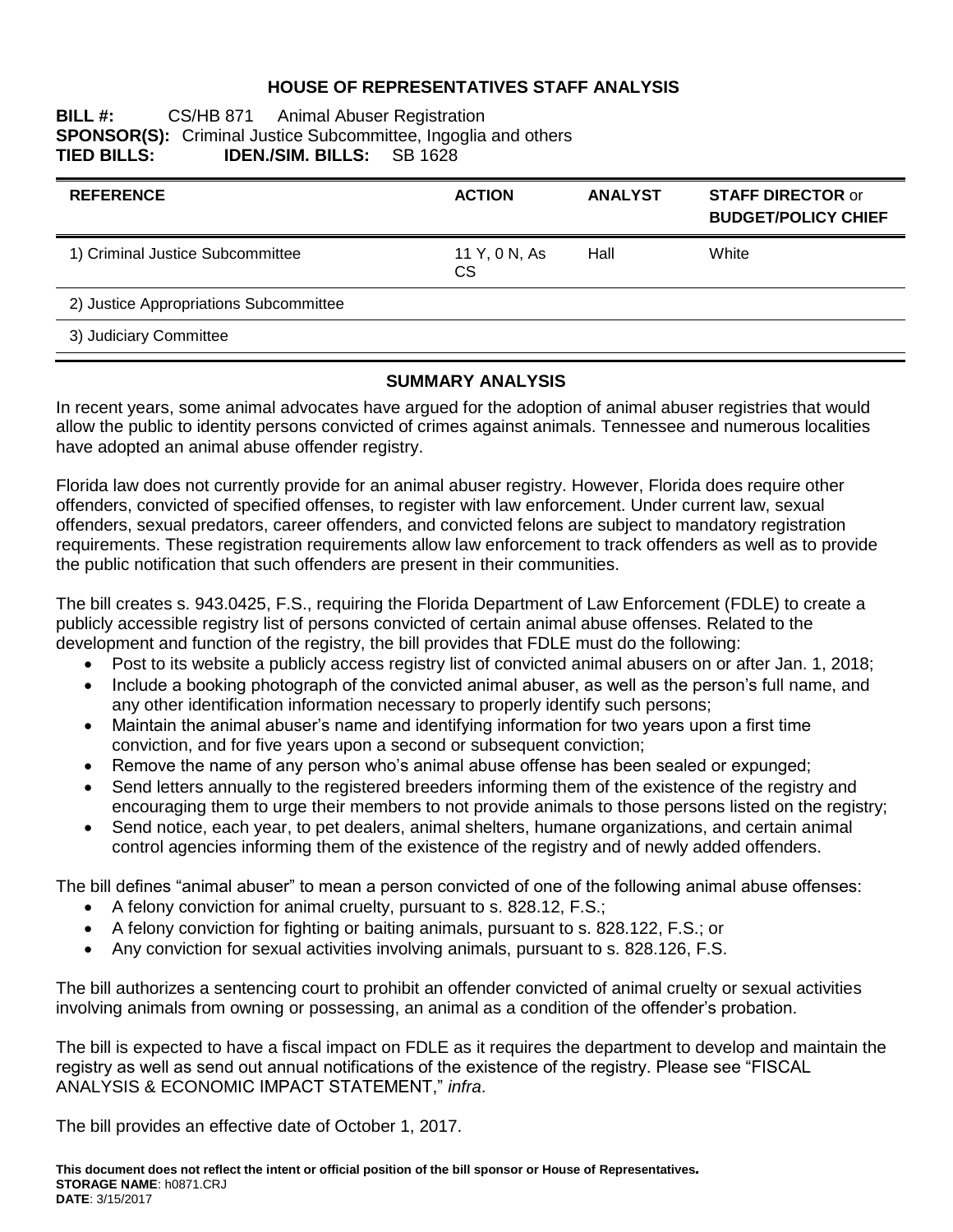## **FULL ANALYSIS**

#### **I. SUBSTANTIVE ANALYSIS**

#### A. EFFECT OF PROPOSED CHANGES:

#### **Present Situation**

#### *Animal Abuse Registries*

In recent years, multiple jurisdictions have passed legislation creating animal abuse registries. The state of Tennessee maintains an animal abuse registry that is publicly accessible through the Tennessee Bureau of Investigation's website.<sup>1</sup> The registry requires an offender convicted of a felony level specified animal abuse offense to register and provides a booking photograph as well as the name, date of birth, and address for each offender.<sup>2</sup> The information is maintained for two years following a first time conviction and five years following any subsequent conviction, at which time it is removed, provided that the person is not convicted of another animal abuse offense during that period.<sup>3</sup>

Several localities throughout the country have adopted similar animal abuse offender registries. In New York, Rockland,<sup>4</sup> Nassau,<sup>5</sup> and Suffolk Counties,<sup>6</sup> as well as New York City<sup>7</sup> maintain registries. While most offender registries are accessible online to the public, New York City's registry only allows users to subscribe who are animal control officers, an animal rescue group, veterinarian, or an employee of an animal shelter, humane society, or pet shop.<sup>8</sup>

In Florida, Hillsborough County passed an ordinance in 2016 requiring convicted animal abuse offenders to self-register within 10 days of their conviction or release from incarceration. The ordinance prohibits registered offenders from obtaining certain animals from any animal shelter or pet seller, and from owning, possessing, or residing in the same household as an animal while on the registry. An offender remains on the county's registry for three years for a misdemeanor conviction, five years for a felony conviction, and 10 years for a second or subsequent conviction of either misdemeanor or felony abuse.<sup>9</sup>

 $\overline{a}$ 

<sup>1</sup> TENNESSEE BUREAU OF INVESTIGATION, *Tennessee Animal Abuse Registry*, [https://www.tn.gov/tbi/topic/tennessee-animal-abuse](https://www.tn.gov/tbi/topic/tennessee-animal-abuse-registry)[registry](https://www.tn.gov/tbi/topic/tennessee-animal-abuse-registry) (last visited March 11, 2017).

<sup>2</sup> There are currently seven offenders on the Tennessee Animal Abuse Registry. *Id*.

<sup>3</sup> TENN. CODE ANN. § 40-39-403 (2016).

<sup>&</sup>lt;sup>4</sup> There are currently three offenders on the county's registry which is publicly accessible through the Rockland County Sheriff's Office website. The available information includes the offender's booking photograph, name, and address. ROCKLAND COUNTY SHERIFF'S OFFICE, *Animal Abuse Registry*[, http://www.rocklandcountysheriffoffice.com/animal\\_abuse\\_registry.html](http://www.rocklandcountysheriffoffice.com/animal_abuse_registry.html) (last visited March 11, 2017).

<sup>&</sup>lt;sup>5</sup> The Nassau County Animal Abuse Registry is hosted by the Nassau County Society for the Prevention of Cruelty to Animals and is publicly available online. The registry currently lists four offenders and provides a booking photograph, name, and address for each offender. NASSAU COUNTY SPCA, *Nassau County Animal Abuse Registry*,

<http://nassaucountyspca.org/nassaucountyanimalabauseregistry.cfm> (last visited March 11, 2017).

<sup>&</sup>lt;sup>6</sup> Suffolk County's registry is publicly available online and provides a booking photograph, name, address, and other identifying information for each offender. There are currently four offenders listed on the registry. SUFFOLK COUNTY POLICE DEPARTMENT, *Animal Abuse Registry*[, http://scpd.suffolkcounty.gov/aaregistry.htm](http://scpd.suffolkcounty.gov/aaregistry.htm) (last visited March 11, 2017).

<sup>7</sup> New York City's 2014 Animal Abuse Registration Act requires anyone living in New York City, who is at least 18 years old at the time of conviction for an animal abuse crime to register through the City Health Department. The registration period lasts for five years after sentencing or release from incarceration and a failure to register can result in up to one year in jail, a fine of \$1,000, or both. CITY OF NEW YORK, *Animal Abuse Registry*,<http://www1.nyc.gov/nyc-resources/service/5142/animal-abuse-registry> (last visited March 11, 2017).

<sup>8</sup> NYC HEALTH, *Online Service Registration*,<https://a816-healthpsi.nyc.gov/OnlineRegistration/dohmh/DOHMHService.action> (last visited March 11, 2017).

<sup>&</sup>lt;sup>9</sup> The ordinance also prohibits animal-related businesses from transferring animals to a person registered as an animal abuser. A violation may be punishable by warning, fine, or 60 days imprisonment depending on any history of violation. HILLSBOROUGH COUNTY ORDINANCE No. 16-18 (2016).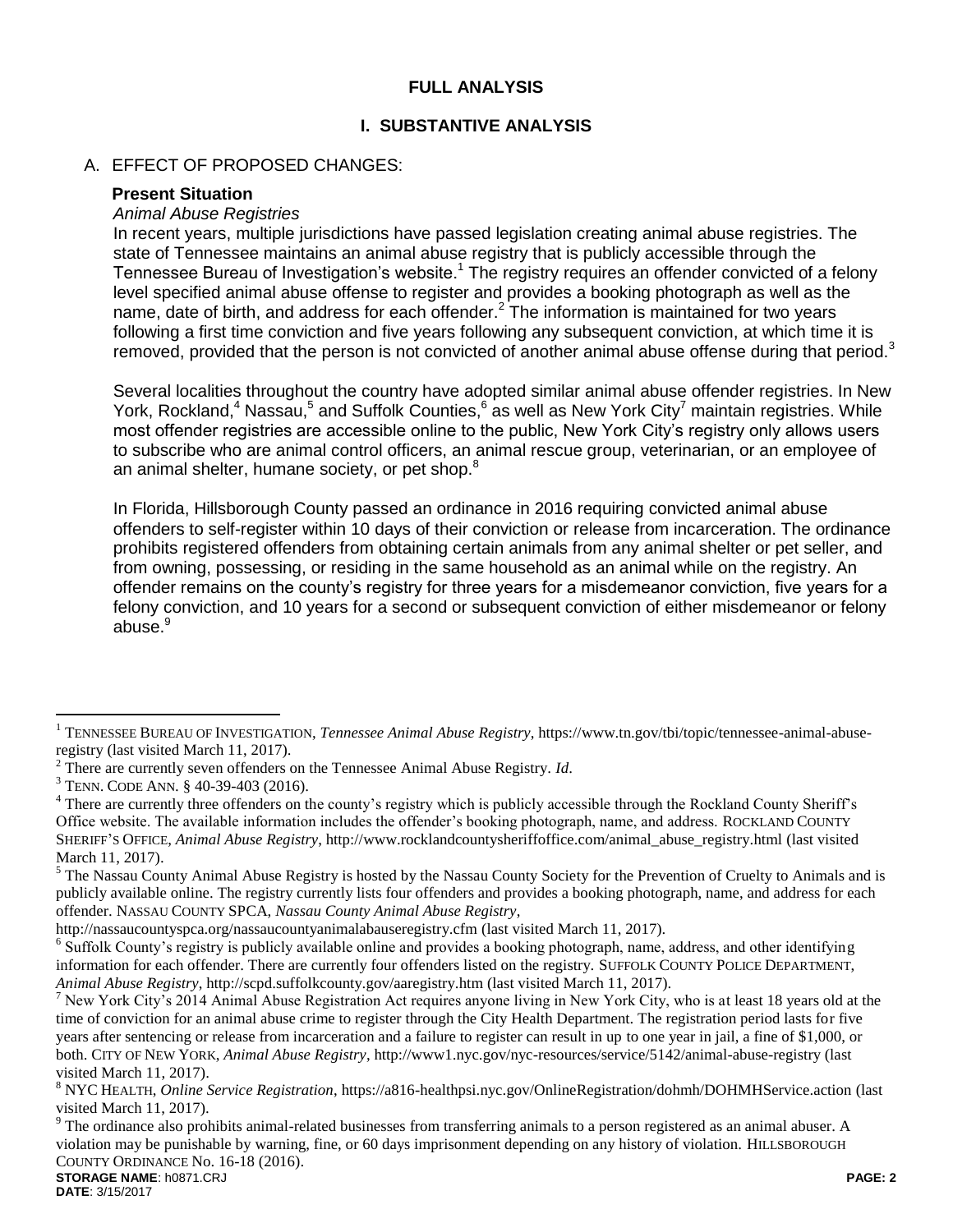# *Animal Abuse Offenses*

Florida currently prohibits crimes against animals by proscribing offenses at both the misdemeanor and felony level. Section 828.12, F.S., prohibits a person from committing cruelty to animals. A person who unnecessarily commits any of the following offenses against an animal commits a first degree misdemeanor:<sup>10</sup>

- Overloads, overdrives, torments, or deprives of necessary sustenance or shelter;
- Mutilates, or kills any animal, or causes the same to be done; or
- Carries in or upon any vehicle, or otherwise, any animal in a cruel or inhumane manner.

The law prohibits aggravated animal cruelty when a person intentionally commits an act to an animal, or fails to act if the person is the owner having custody and control of the animal, which results in one of the following:

- The cruel death of the animal;
- The excessive or repeated infliction of unnecessary pain or suffering; or
- Causes both to be done.

A person guilty of aggravated animal cruelty commits a third degree felony which s. 828.12, F.S., provides is punishable by up to five years imprisonment and a  $$10,000$  fine.<sup>11</sup> If it is determined that a person guilty of this offense, knowingly and intentionally tortured or tormented and he or she injured, mutilated, or killed the animal, he or she must be ordered to pay a fine of \$2,500 and undergo psychological counseling or complete an anger management treatment program.<sup>12</sup> If a person is later convicted of a subsequent offense, he or she must be ordered to pay a fine of \$5,000 and serve a minimum mandatory sentence of 6 months in jail without eligibility for gain time.<sup>13</sup>

Florida law also prohibits a person from engaging in animal fighting<sup>14</sup> or animal baiting<sup>15</sup>. Related to animal fighting or baiting, s. 828.122, F.S., prohibits a person from doing any of the following:

- Baiting, breeding, training, transporting, selling, owning, possessing, or using any wild or domestic animal for the purpose of animal fighting or animal baiting;
- Owning, possessing, or selling equipment for any activity previously described;
- Owning, leasing, managing, operating, or having control of any property kept or used for any activity previously described;
- Promoting, staging, advertising, or charging any admission fee to a fight or baiting between two or more animals;
- **Performing any service or act to facilitate animal fighting or baiting:**<sup>16</sup>
- Removing or facilitating the removal of any animal impounded for a violation of this section without prior authorization by the court;
- Betting or wagering any money or other valuable consideration on the fighting or baiting of animals; or
- Attending the fighting or baiting of animals.

A person who commits any of these prohibited acts commits a third degree felony.<sup>17</sup> If a court finds probable cause to believe that animal fighting or baiting has occurred, it may order the seizure of any

 $\overline{a}$ 

 $10$  A first degree misdemeanor is punishable by up to a year in the county jail and for this offense a fine of not more than \$5,000. s.  $775.082, F.S.$ 

s. 828.12(2), F.S.

 $12$  s. 828.12(2)(a), F.S.

 $^{13}$  s. 828.12(2)(b), F.S.

<sup>&</sup>lt;sup>14</sup> "Animal fighting" is defined to mean "fighting between roosters or other birds or between dogs, bears, or other animals." s. 828.122(2)(a), F.S.

<sup>&</sup>lt;sup>15</sup> "Baiting" is defined to mean "to attack with violence, to provoke, or to harass an animal with one or more animals for the purpose of training an animal for, or to cause an animal to engage in, fights with or among other animals." s. 828.122(2)(b), F.S.

<sup>&</sup>lt;sup>16</sup> Including, but not limited to, providing security, refereeing, or handling or transporting animals or being a stakeholder of any money wagered on animal fighting or baiting. s. 828.12(3)(e), F.S.

**STORAGE NAME**: h0871.CRJ **PAGE: 3 DATE**: 3/15/2017 <sup>17</sup> A third degree felony is punishable by up to five years imprisonment and a \$5,000 fine. ss. 775.082 and 775.083, F.S.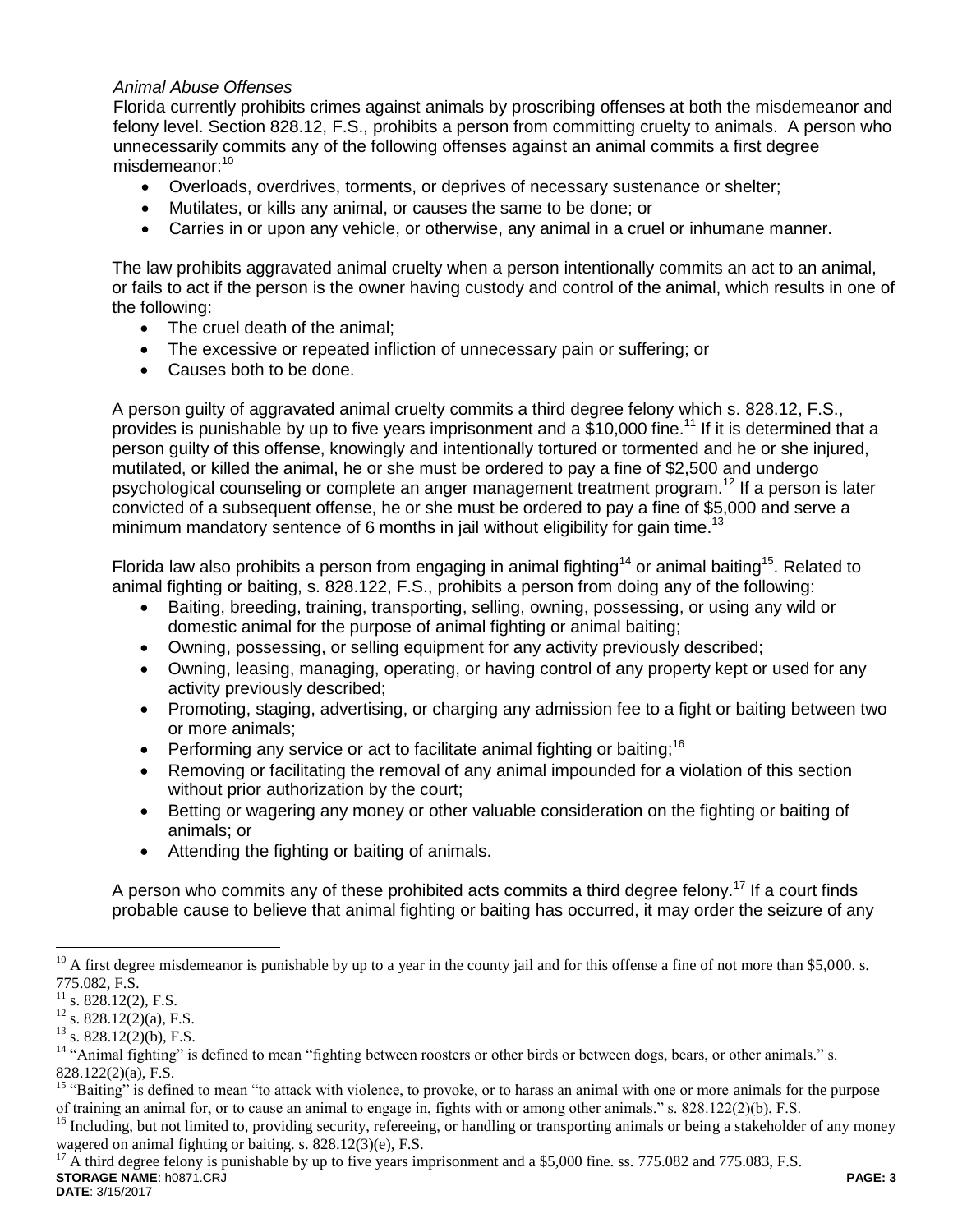animals and equipment used for that purpose.<sup>18</sup> Additionally, the court may prohibit a person convicted of animal fighting or baiting from owning or keeping any animals within the species that were the subject of the conviction for a period of time.<sup>19</sup>

Furthermore, a person is prohibited from performing sexual conduct<sup>20</sup> or having sexual contact<sup>21</sup> involving animals. Section 828.126, F.S., creates a first degree misdemeanor<sup>22</sup> offense when a person knowingly:

- Engages in any sexual conduct or sexual contact with an animal;
- Causes, aids, or abets another person to engage in sexual conduct or sexual contact with an animal;
- Permits any sexual conduct or sexual contact with an animal to be conducted on any premises under his or her charge or control; or
- Knowingly organizes, promotes, conducts, advertises, aids, abets, participates as an observer, or performs any service in the furtherance of an act involving any sexual conduct or sexual contact with an animal for commercial or recreational purpose.

### *Florida Offender Registries*

Florida law requires offenders convicted of certain crimes to register their information with law enforcement. The purpose of such registration requirements are to aid law enforcement in tracking offenders and to provide notification to the public and community of the presence of these offenders. The following persons are required by law to register with law enforcement:

- Sexual offenders<sup>23</sup> pursuant to s. 943.0435, F.S.;
- Sexual predators<sup>24</sup> pursuant to s. 775.21, F.S.;
- Career offenders<sup>25</sup> pursuant to s. 775.261, F.S.; and
- Convicted felons<sup>26</sup> pursuant to s. 775.13,  $F.S.$

Florida does not currently require registration for offenders convicted of animal abuse related offenses.

# **Effect of the Bill**

The bill creates s. 943.0425, F.S., to create a publicly accessible registry list on the Florida Department of Law Enforcement (FDLE) website of persons convicted of certain animal abuse offenses. In establishing criteria for the registry and its requirements, the bill provides definitions as follows:

- "Abuser" or "animal abuser" means a person who has been convicted in Florida of committing an animal abuse offense.
- "Animal" means a dog:  $27$  a cat;  $28$  a pet normally maintained in or near the household of its owner; a domesticated animal; previously captured wildlife; an exotic animal; or any other pet, including, but not limited to, a rabbit, chick, duck, or potbellied pig. $^{29}$

 $\overline{a}$ 

<sup>26</sup> For registration requirements under this section, the term "convicted" means, a determination of guilt which is the result of a trial or the entry of a plea of guilty or nolo contendere, regardless of whether adjudication is withheld for a felony offense. s. 775.13(1), F.S.

<sup>27</sup> Of the species *canis familiaris.*

 $^{18}$  s. 828.122(4), F.S.

 $19$  s. 828.122(8), F.S.

<sup>&</sup>lt;sup>20</sup> "Sexual conduct" is defined to mean "any touching or fondling by a person, either directly or through clothing, of the sex organs or anus of an animal or any transfer or transmission of semen by the person upon any part of the animal for the purpose of sexual gratification or arousal of the person." s.  $828.126(1)(a)$ , F.S.

 $^{\overline{2}1}$  "Sexual contact" is defined to mean "any contact, however slight, between the mouth, sex organ, or anus of a person and the sex organ or anus of an animal, or any penetration, however slight, of any part of the body of the person into the sex organ or anus of an animal, or any penetration of the sex organ or anus of the person into the mouth of the animal, for the purpose of sexual gratification or sexual arousal of the person." s. 828.126(1)(b), F.S.

<sup>22</sup> A first degree misdemeanor is punishable by up to one year in the county jail and a \$1,000 fine. ss. 775.082 and 775.083, F.S.

<sup>23</sup> *See* s. 943.0435(1)(h)1., F.S.

<sup>24</sup> *See* s. 775.21(4), F.S.

<sup>&</sup>lt;sup>25</sup> A "career offender" means "any person who is designated as a habitual violent felony offender, a violent career criminal, or a threetime violent felony offender under s. 775.084 or as a prison release reoffender under s. 775.082(9)." s. 775.261(2)(a), F.S.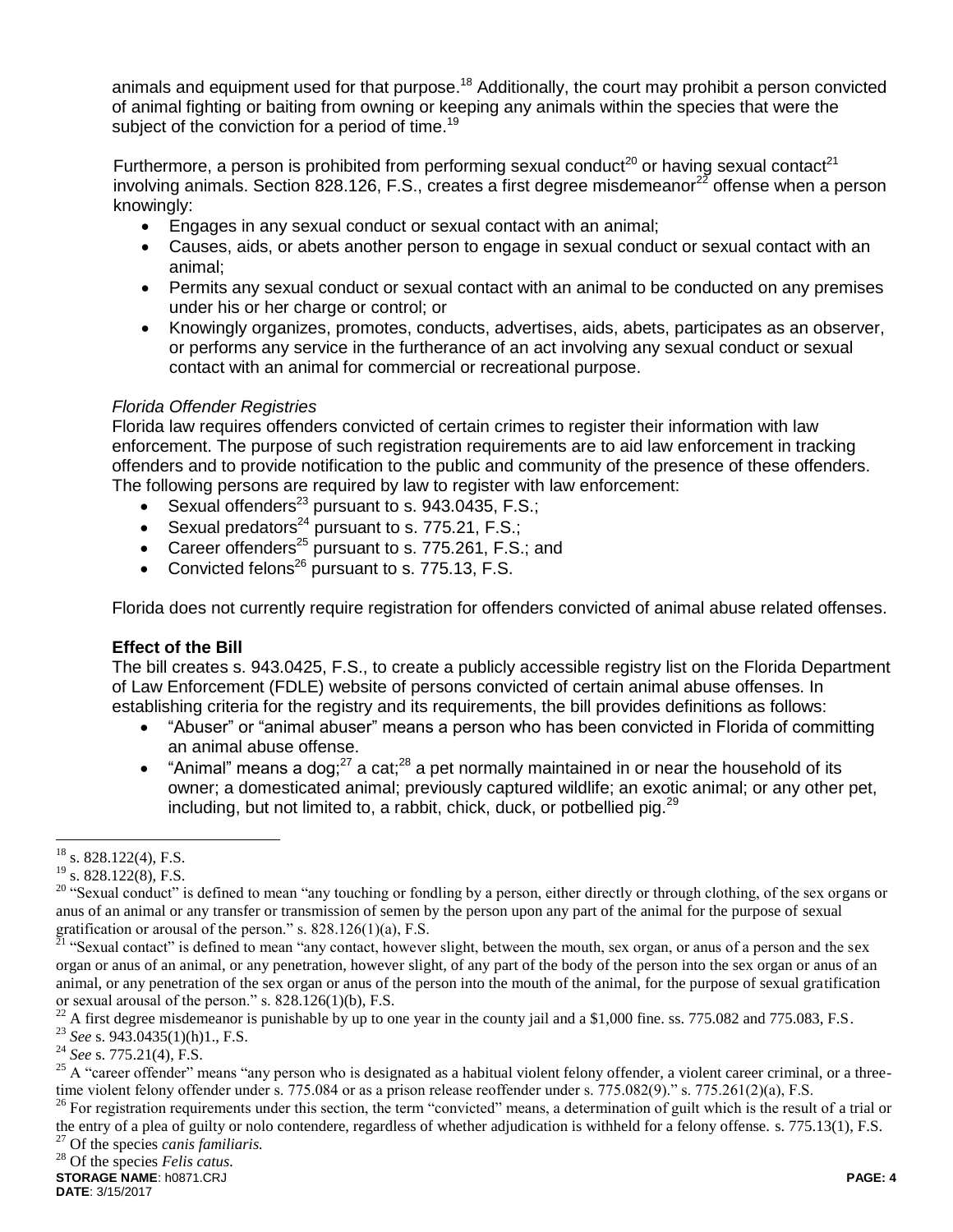- "Animal abuse offense" means a conviction of a person who is not a child<sup>30</sup> for a felony violation of animal cruelty under s. 828.12, F.S. or animal fighting under s. 828.122, F.S.; or any violation of involving sexual activities with animals under s. 828.126, F.S.
- "Conviction" has the same meaning as defined in s.  $775.21$ , F.S. $31$
- "Pet dealer" includes a pet dealer as defined in s. 828.29, F.S.,  $32$  or an animal shelter, humane organization, or animal control agency operated by a human organization that receives funds from the state or from a political subdivision of the state and that, in the ordinary course of business, engages in the sale or adoption of animals.
- "Registered breed association" means an association formed and perpetuated for the maintenance of records of purebreeding of animal species for a specific breed whose characteristics are set forth in constitutions, bylaws, or other rules of the association.

The bill requires the FDLE to post to its website a publicly accessible registry list of each person convicted of an animal abuse offense on or after January 1, 2018. The registry list is required to include a booking photograph of the convicted animal abuser, as well as the person's full name, and any other identifying information that FDLE determines is necessary to properly identify such persons. The registry list is prohibited from containing an abuser's social security number, driver's license number, or any other state or federal identification number. In order to accurately maintain and update the registry, a the clerk of court must forward a copy of the judgement and date of birth of each person convicted of an animal abuse offense to FDLE within 30 days of the date of the judgement.

The bill requires the FDLE to remove the name and information of any person from the registry when the criminal record of the offense which made them eligible for the registry is expunged or sealed. Additionally, the bill provides for removal of an animal abuser's name and identifying information from the registry list after a specified period of time assuming that person is not convicted of a subsequent animal abuse offense. The bill requires FDLE to maintain an animal abuser's name and identifying information for the specified time periods:

- Two years after the date of conviction for a first-time conviction for an animal abuse offense.
- Five years after the date of the most recent conviction for a subsequent conviction for an animal abuse offense.

Beginning in 2019, the bill requires FDLE to send annual letters to the leading registered breed associations for animals covered under this act to inform them of the existence of the registry list and to encourage them to urge their members to not give or sell animals to persons listed on the registry. FDLE will also be required to send notice of the existence of an animal abuser registry and of newly added offenders to the registry, each year, to the following entities:

- All pet dealers, animal shelters, and human organizations in the state; and
- All animal control agencies operated by a humane organization that receives funds from the state or from a political subdivision of the state that, in the ordinary course of business, engages in the sale or adoption of animals.

 $\overline{a}$ 

<sup>&</sup>lt;sup>29</sup> The bill specifies the term "animal" does not include: an equine, an animal that is being raised primarily for use as food or fiber for human utilization or consumption, including, but not limited to, cattle, sheep, swine, goats, and poultry; a wild vertebrate; or a mollusk, crustacean, or fish.

 $30$  "Child" is defined to mean "any person under the age of 18 or any person who is alleged to have committed a violation of law occurring prior to the time that person reached the age of 18 years." s. 985.03(7), F.S.

<sup>&</sup>lt;sup>31</sup> "Conviction" is defined to mean "a determination of guilt which is the result of a trial or the entry of a plea of guilty or nolo contendere, regardless of whether adjudication is withheld. A conviction for a similar offense includes, but is not limited to, a conviction by a federal or military tribunal, including courts-martial conducted by the Armed Forces of the United States, and includes a conviction or entry of a plea of guilty or nolo contendere resulting in a sanction in any state of the United States or other jurisdiction. A sanction includes, but is not limited to, a fine, probation, community control, parole, conditional release, control release, or incarceration in a state prison, federal prison, private correctional facility, or local detention facility." s. 775.21(2)(e), F.S.

**STORAGE NAME**: h0871.CRJ **PAGE: 5** <sup>32</sup> "Pet dealer" is defined to mean "any person, firm, partnership, corporation, or other association which, in the ordinary course of business, engages in the sale or more than two litters, or 20 dogs or cats, per year, whichever is greater, to the public. This definition includes breeders of animals who sell such animals directly to a consumer." s. 828.29(13), F.S.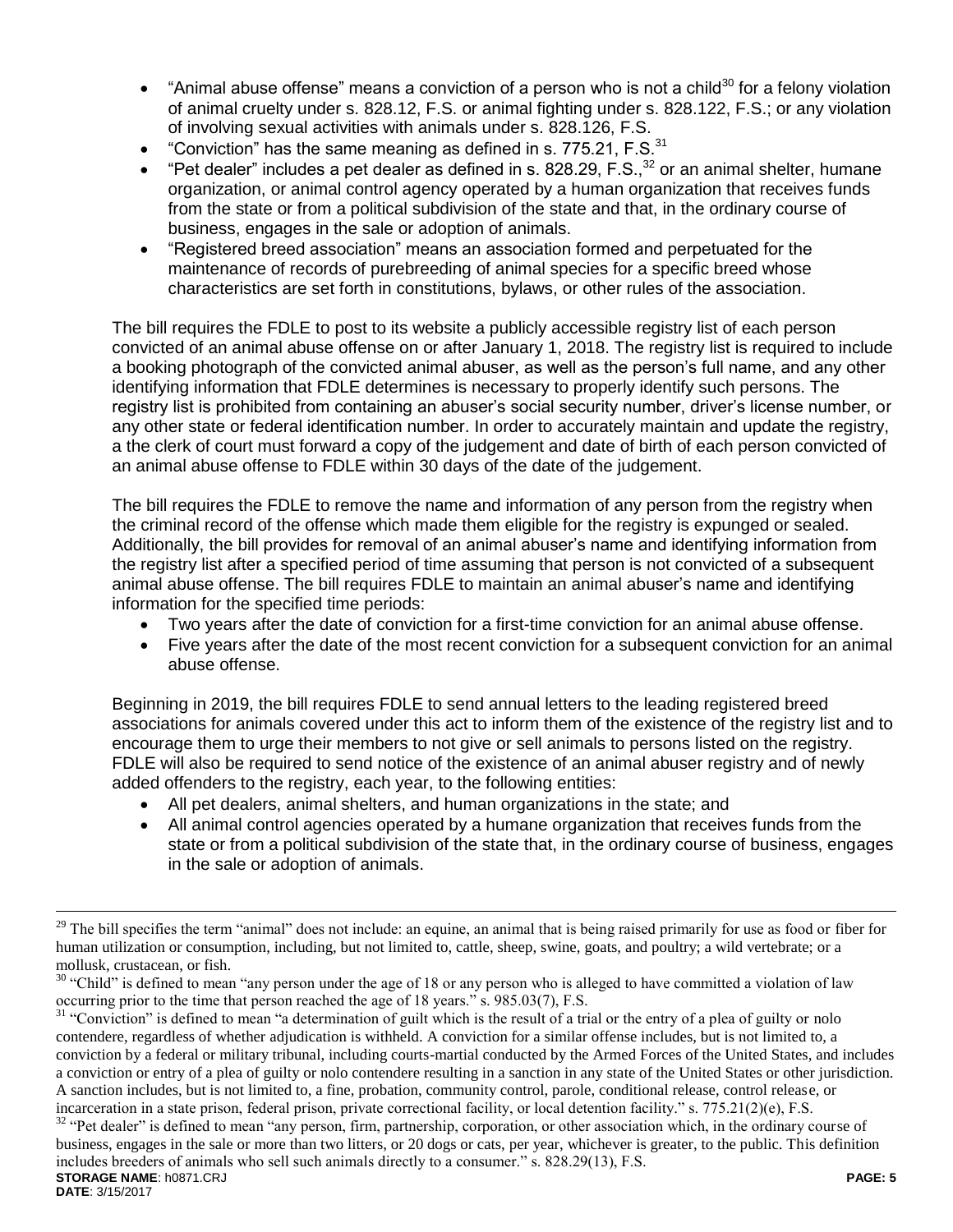Finally, the bill amends ss. 828.12 and 828.126, F.S., relating to cruelty to animals and sexual activity with animals, respectively, to authorize a sentencing court to prohibit a person who has violated either of these laws from owning, possessing, maintaining, having custody of, residing with, or caring for any animal as a condition of his or her probation.

The bill provides an effective date of October 1, 2017.

B. SECTION DIRECTORY:

Section 1: Creating s. 943.0425, F.S., relating to animal abuser registration.

Section 2: Amending s. 828.12, F.S., relating to cruelty to animals.

Section 3: Amending s. 828.126, F.S., relating to sexual activities involving animals.

Section 4: Providing an effective date of October 1, 2017.

# **II. FISCAL ANALYSIS & ECONOMIC IMPACT STATEMENT**

- A. FISCAL IMPACT ON STATE GOVERNMENT:
	- 1. Revenues: This bill does not appear to have any impact of state government revenues.
	- 2. Expenditures: The bill is expected to have a fiscal impact on FDLE as it requires the department to develop and maintain the registry, as well as send out annual notifications of the existence of the registry. Fiscal impact data has not yet been received for the department.
- B. FISCAL IMPACT ON LOCAL GOVERNMENTS:
	- 1. Revenues: The bill does not appear to have any impact on local government revenues.
	- 2. Expenditures: The bill does not appear to have any impact on local government expenditures.
- C. DIRECT ECONOMIC IMPACT ON PRIVATE SECTOR: None.
- D. FISCAL COMMENTS: None.

# **III. COMMENTS**

- A. CONSTITUTIONAL ISSUES:
	- 1. Applicability of Municipality/County Mandates Provision: This bill does not appear to require counties or municipalities to take an action requiring the expenditure of funds, reduce the authority that counties or municipalities have to raise revenue in the aggregate, nor reduce the percentage of state tax shared with counties or municipalities.
	- 2. Other: None.
- B. RULE-MAKING AUTHORITY: The bill does not appear to create a need for rulemaking or rulemaking authority.
- C. DRAFTING ISSUES OR OTHER COMMENTS: None.